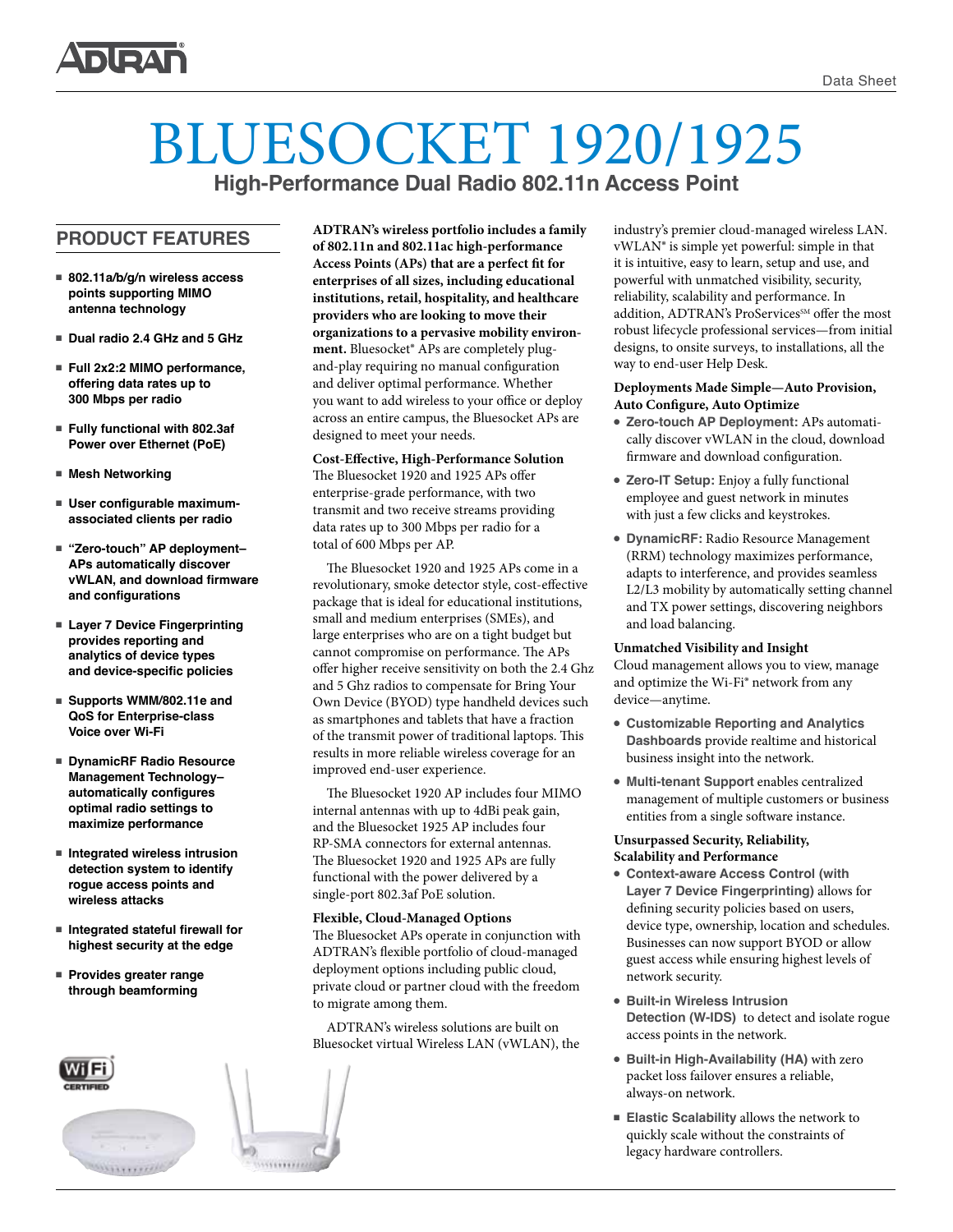# **PRODUCT SPECIFICATIONS**

#### **Interfaces**

■ One Auto-sensing, 10/100/1000Base-T, Serial Console Port, RJ-45 Connector

### **Antenna**

- **Bluesocket 1920:** Four Internal MIMO Antennas with up to 4dBi Peak GGain
- **Bluesocket 1925: Four External RP-SMA Connectors**

## **Radios**

- 802.11a/n and 802.11b/g/n
- Configurable for Sensor-mode RF Scanning
- DynamicRF (Radio Resource Management) for Automatic Channel, TX Power and Neighbor Discovery
- Configurable Maximum Associated Clients per Radio
- Multicast/Broadcast to Unicast Conversion
- A-MPDU and A-MSDU Frame Aggregation
- HT20 and HT40 High Throughput
- Max Aggregate TX Power
	- 2.4 Ghz: 20 dBm/100 mW
	- 5 Ghz: 20 dBm/100 mW
- Beamforming

## **Certifications**

■ Wi-Fi 802.11a/b/g/n Certification

**\*Aggregate of chains. May be limited by local regulatory domains (country) and band edge requirements.**

## **Mobility Services**

- Eight SSIDs Per Radio
- Support for Apple Bonjour-based Services (Airprint, Airplay), Apple CNA, and Microsoft NCSI
- Wireless Client Load Balancing
- Secure Fast Roaming with Opportunistic Key Caching (OKC)
- Seamless Layer 2 and Layer 3 Roaming
- High Availability
- Mesh Networking

## **QoS for Voice, Data, and Video**

- Smart Bandwidth Management (Incoming, Outgoing)
- WMM (802.11e)
- 802.1p or Differentiated Service Code Point (DSCP)
- WMM Power Save (U-APSD)

### **Security**

- 802.1X Port-based Authentication
- Open System (WEP-64/128)
- Shared System (WEP-64/128)
- WPA/WPA2-Personal
- WPA/WPA2-Enterprise
- EAP-TTLS
- EAP-PEAP
- EAP-FAST
- EAP-TLS
- EAP-SIM
- EAP-AKA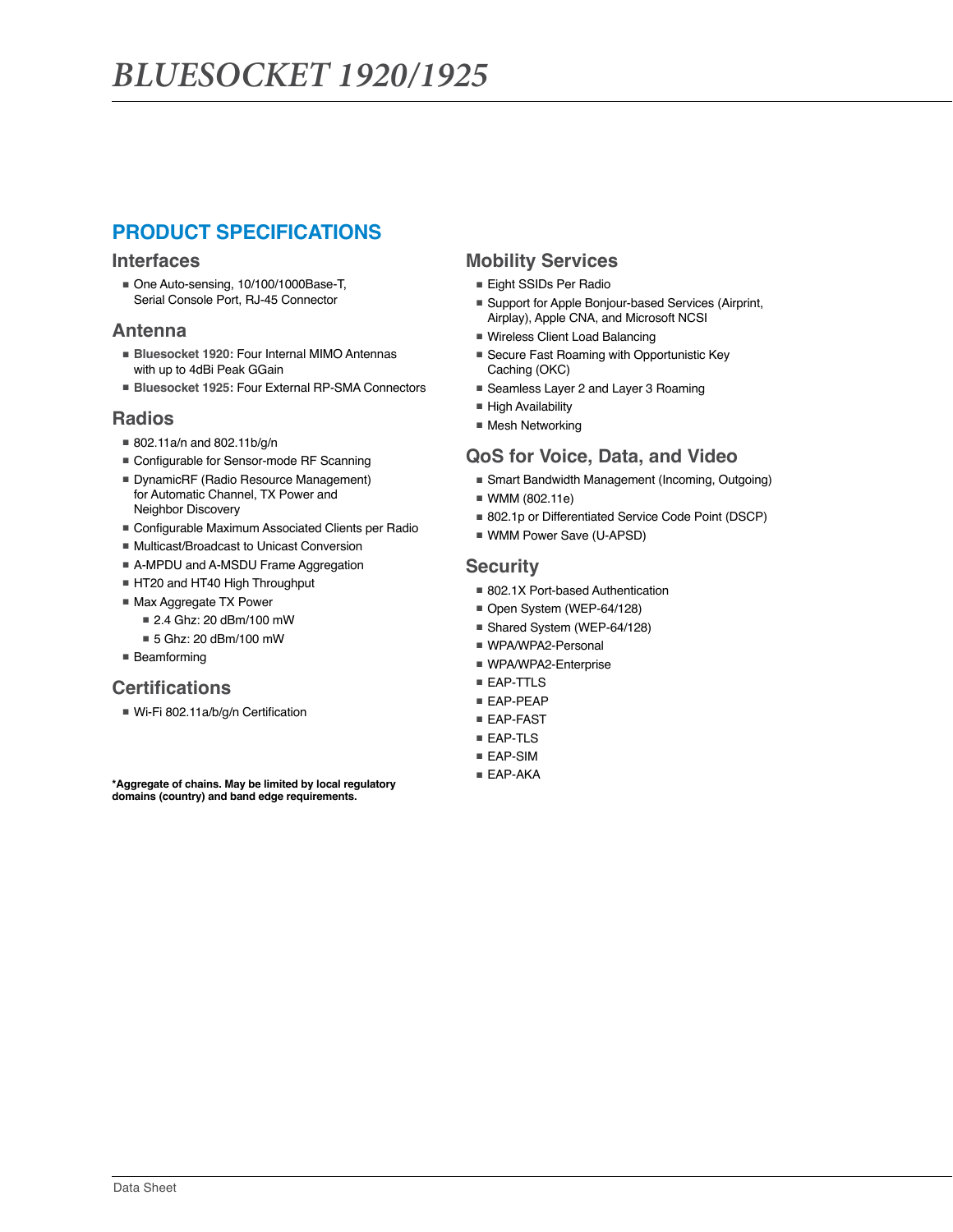## **Environment**

- **Operating:** 32° F to 113° F (0° C to 45° C)
- **Storage: -40° F to 158° F (-40° C to 70° C)**
- **Humidity:** 5% to 90% Typical

## **Physical**

Bluesocket 1920 AP

- **Dimensions:** DIA 6.3 in. (160 mm), H 1.5 in. (35 mm)
- **Weight:** .44 lbs (0.2 kg)

Bluesocket 1925 AP

- **Dimensions:** DIA 6.3 in. (160 mm), H 1.5 in. (35 mm)
- **Weight:** .44 lbs (0.2 kg)

## **Power**

- 802.3af Compliant PoE
- External 12V DC Power Adapter (optional)

## **Mounting**

- Wall/Ceiling/T-bar Mount Kit Included
- Plenum Rated
- **Anti-Theft: Compatible with Kensington-style Locks**

# **Agency Approvals**

Electrical/Safety Compliance

- UL 1950
- CSA 22.2
- IEC 60950
- EN 60950

## **Radio Approvals**

- FCC Part 15.247
- RSS-210 (Canada)
- EN 300.328 (Europe)
- AS/NZS 4771 (Australia & New Zealand)
- NCC (Taiwan) and IDA (Singapore)
- EMI and Susceptibility (Class A)
- FCC Part 15.107 and 15.109
- ICES-003 (Canada)
- EN 301.489-1 and -17 (Europe)
- AS/NZS 3548

### **Warranty**

■ Limited Lifetime Warranty

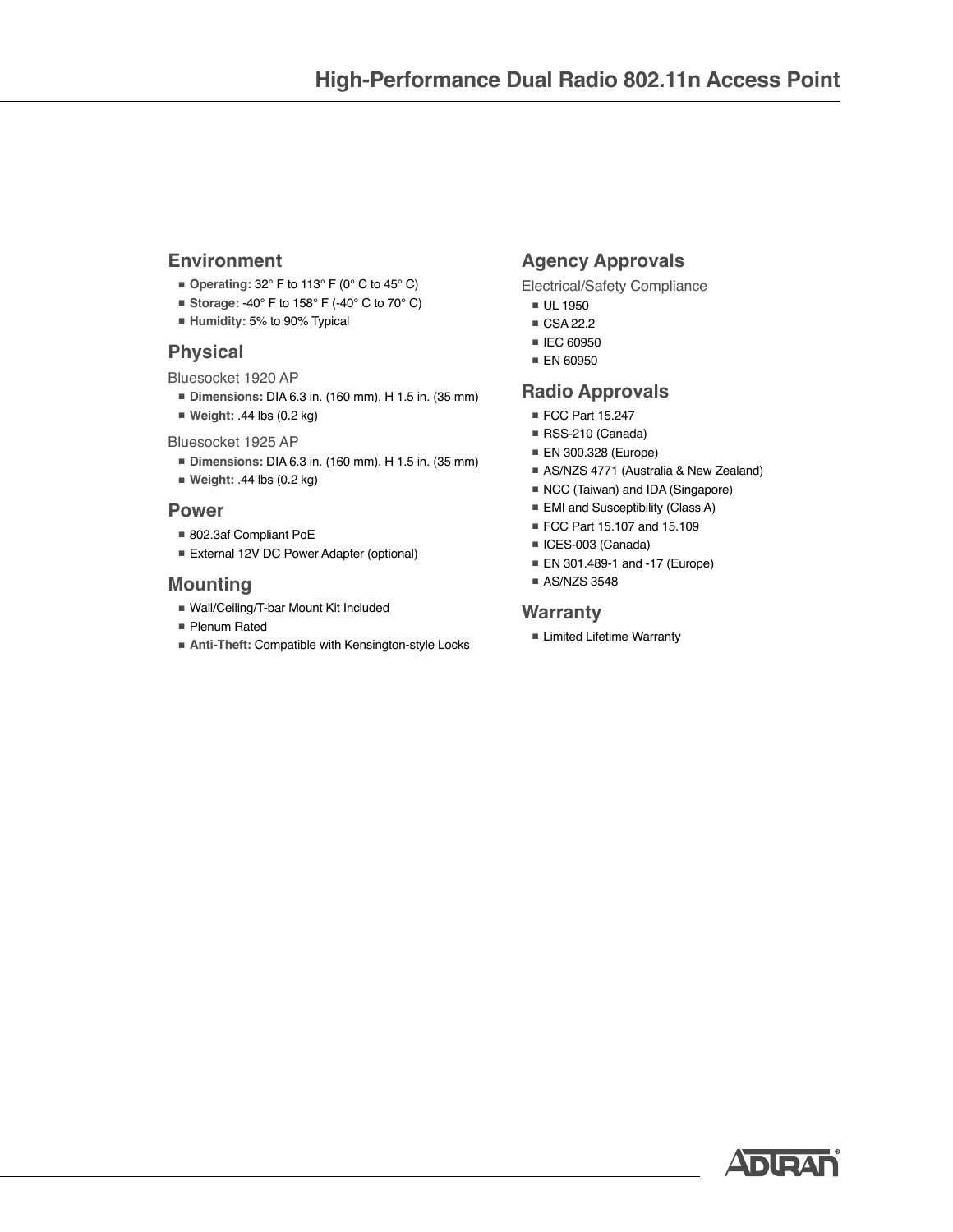# **ANTENNA PATTERNS**

**BSAP 1920 – 2.4 GHz**



**Horizontal or Azimuth (Top View)**



**Elevation (Side View)**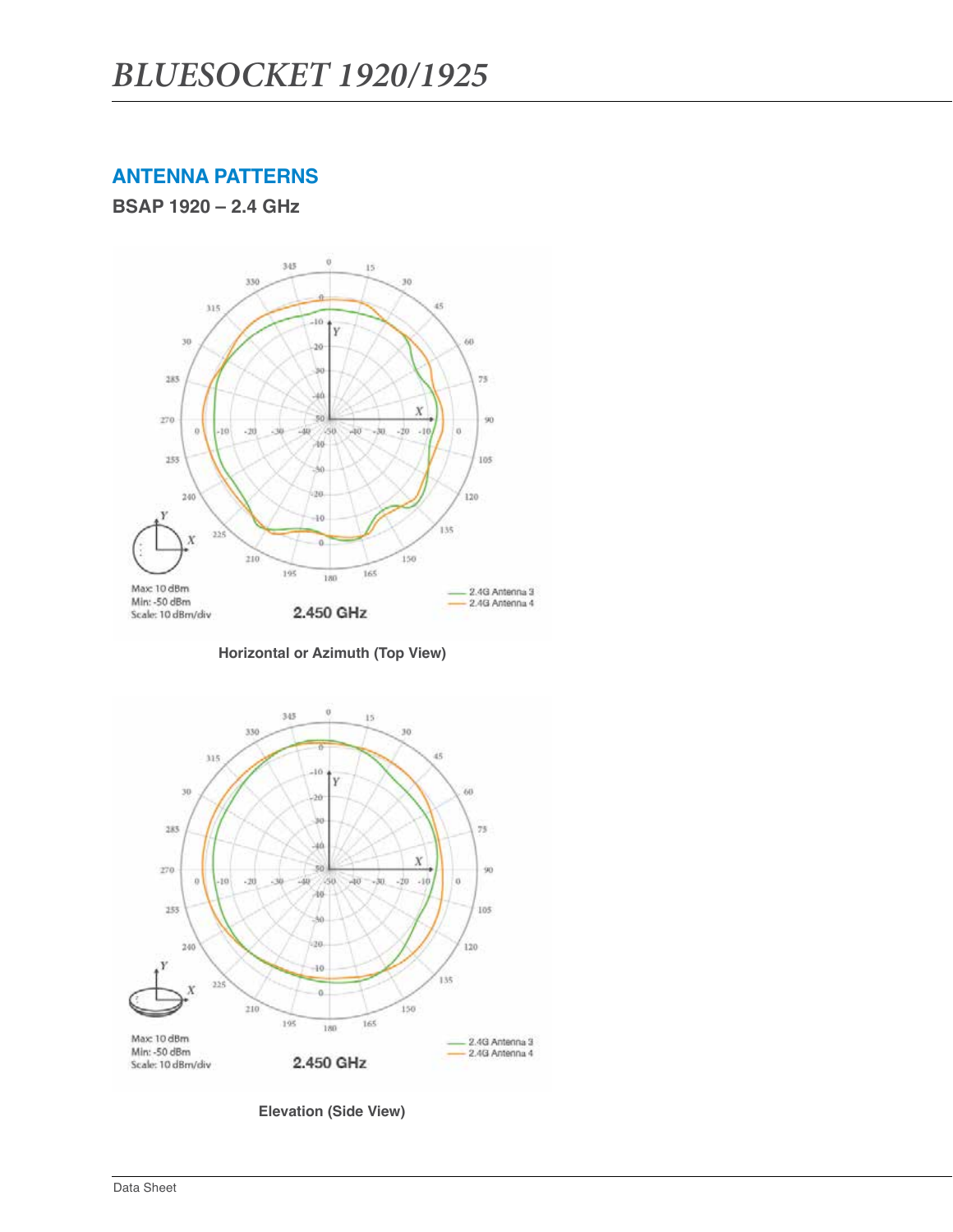## **ANTENNA PATTERNS**

**BSAP 1920 – 5 GHz**



**Horizontal or Azimuth (Top View)**



**Elevation (Side View)**

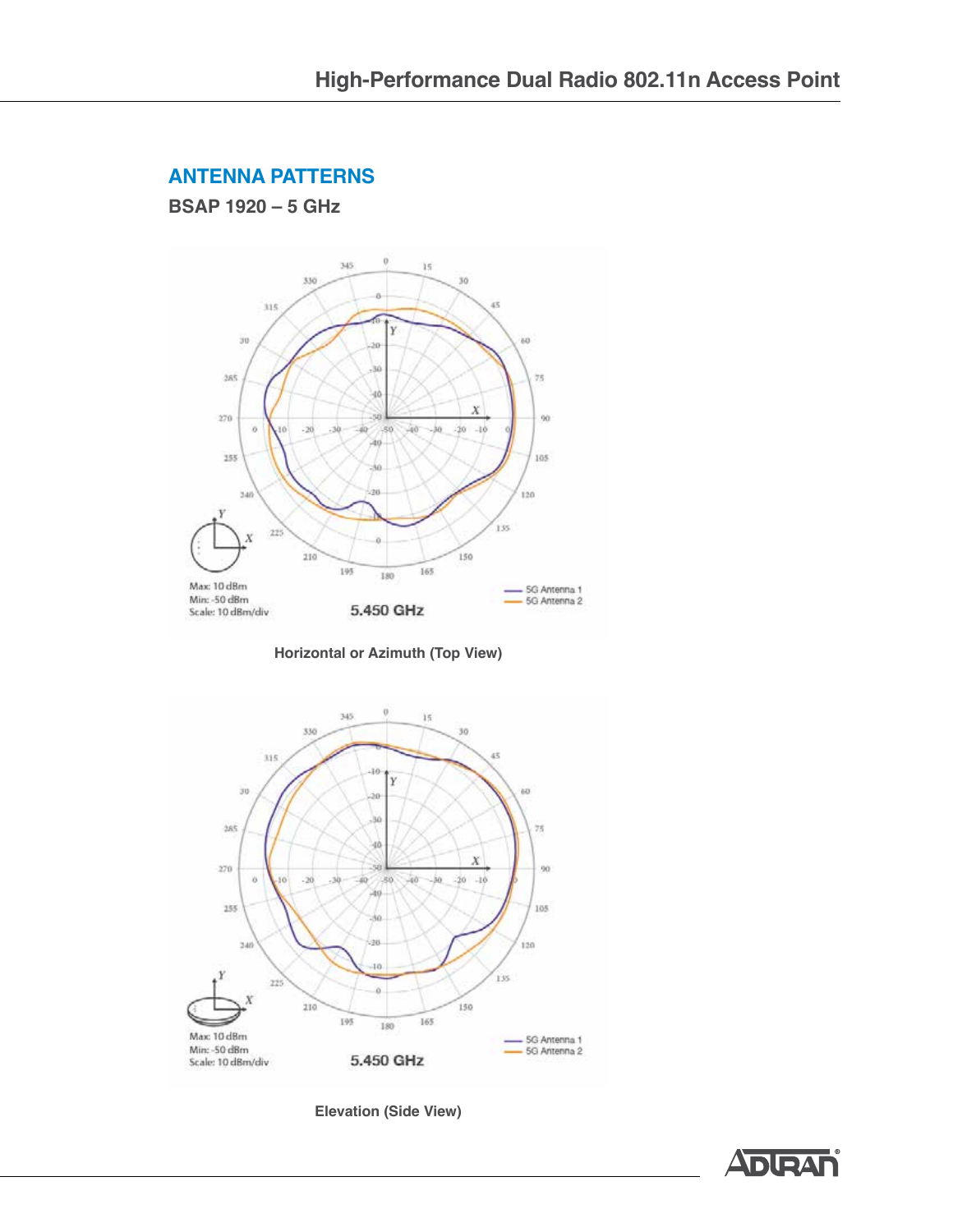# **POWER AND SENSITIVITY TABLE**

|                      | <b>Max TX Power*</b> |            | <b>Receive Sensitivity*</b> |
|----------------------|----------------------|------------|-----------------------------|
| 802.11b 2.4 GHz      |                      |            |                             |
| $1~1$ Mbps           | 20 dBm               | 1 Mbps     | $-93$ dBm                   |
|                      |                      |            | $-90$ dBm                   |
| 802.11g 2.4 GHz      |                      |            |                             |
| $6 - 24$ Mbps        | 20 dBm               | 6 Mbps     | $-92$ dBm                   |
| 36 Mbps              | 20 dBm               |            |                             |
| 48 Mbps              | 20 dBm               |            |                             |
| 54 Mbps              | 17 dBm               | 54 Mbps    | $-76$ dBm                   |
| 802.11n 2.4 GHz HT20 |                      |            |                             |
| MCS0/MCS8/MCS16      | 20 dBm               | MCS0/8/16  | $-92$ dBm                   |
| MCS1/MCS9/MCS17      | 20 dBm               |            |                             |
| MCS2/MCS10/MCS18     | 20 dBm               |            |                             |
| MCS3/MCS11/MCS19     | 20 dBm               |            |                             |
| MCS4/MCS12/MCS20     | 20 dBm               |            |                             |
| MCS5/MCS13/MCS21     | 20 dBm               |            |                             |
| MCS6/MCS14/MCS22     | 19 dBm               |            |                             |
| MCS7/MCS15/MCS23     | 17 dBm               | MCS7/15/23 | $-70$ dBm                   |
| 802.11n 2.4 GHz HT40 |                      |            |                             |
| MCS0/MCS8/MCS16      | 20 dBm               | MCS0/8/16  | $-92$ dBm                   |
| MCS1/MCS9/MCS17      | 20 dBm               |            |                             |
| MCS2/MCS10/MCS18     | 20 dBm               |            |                             |
| MCS3/MCS11/MCS19     | 20 dBm               |            |                             |
| MCS4/MCS12/MCS20     | 20 dBm               |            |                             |
| MCS5/MCS13/MCS21     | 20 dBm               |            |                             |
| MCS6/MCS14/MCS22     | 19 dBm               |            |                             |
| MCS7/MCS15/MCS23     | 17 dBm               | MCS7/15/23 | $-68$ dBm                   |

**\*Aggregate of chains. Max TX Power may be limited by local regulatory domains (country) and band edge requirements.**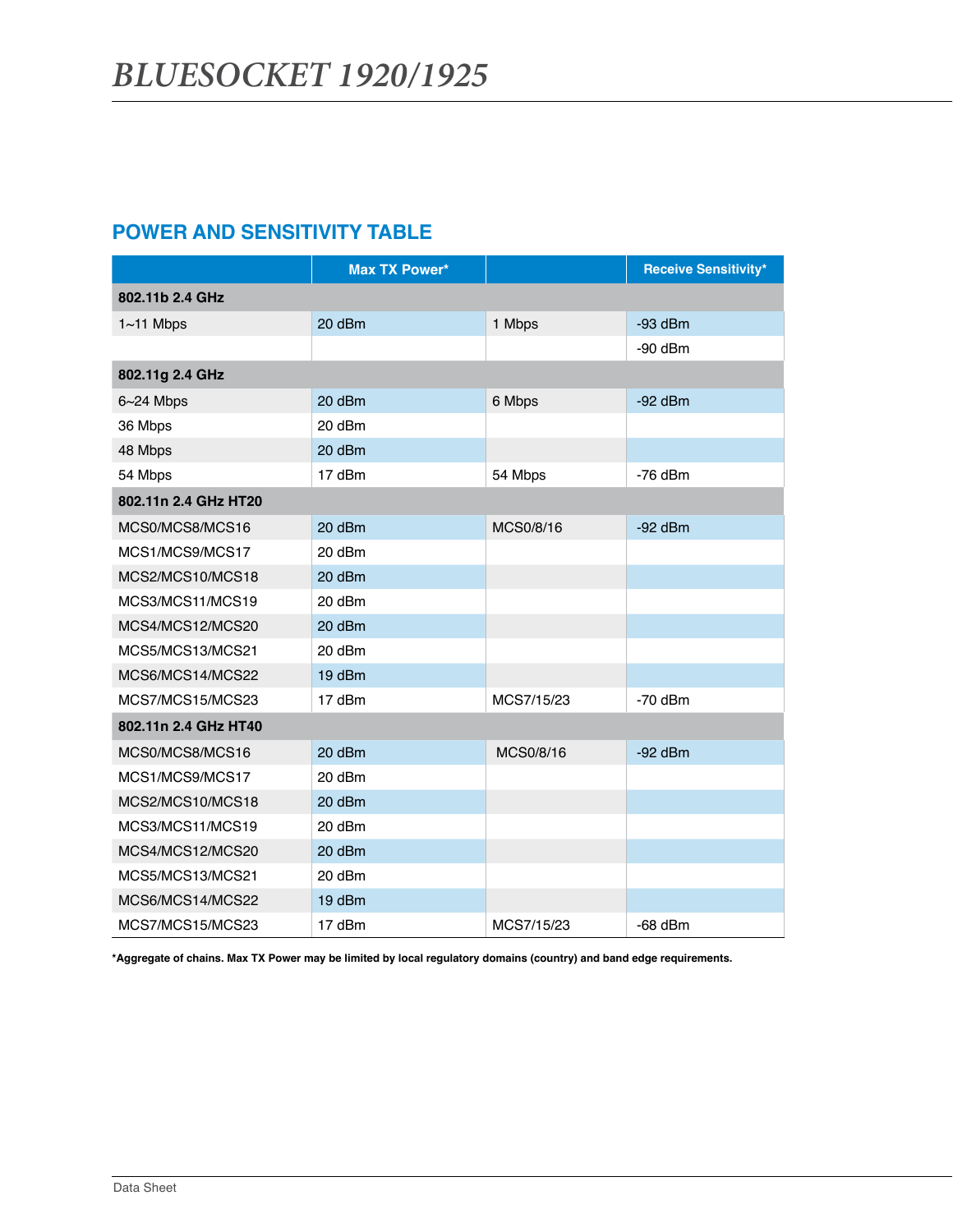# **POWER AND SENSITIVITY TABLE**

|                    | <b>Max TX Power*</b> |            | <b>Receive Sensitivity*</b> |
|--------------------|----------------------|------------|-----------------------------|
| 802.11a 5 GHz      |                      |            |                             |
| $6 - 24$ Mbps      | 20 dBm               | 6 Mbps     | $-90$ dBm                   |
| 36 Mbps            | 20 dBm               |            |                             |
| 48 Mbps            | 20 dBm               |            |                             |
| 54 Mbps            | 17 dBm               | 54 Mbps    | $-75$ dBm                   |
| 802.11n 5 GHz HT20 |                      |            |                             |
| MCS0/MCS8/MCS16    | 20 dBm               | MCS0/8/16  | $-87$ dBm                   |
| MCS1/MCS9/MCS17    | 20 dBm               |            |                             |
| MCS2/MCS10/MCS18   | 20 dBm               |            |                             |
| MCS3/MCS11/MCS19   | 20 dBm               |            |                             |
| MCS4/MCS12/MCS20   | 20 dBm               |            |                             |
| MCS5/MCS13/MCS21   | 20 dBm               |            |                             |
| MCS6/MCS14/MCS22   | 19 dBm               |            |                             |
| MCS7/MCS15/MCS23   | 17 dBm               | MCS7/15/23 | $-70$ dBm                   |
| 802.11n 5 GHz HT40 |                      |            |                             |
| MCS0/MCS8/MCS16    | 20 dBm               | MCS0/8/16  | $-86$ dBm                   |
| MCS1/MCS9/MCS17    | 20 dBm               |            |                             |
| MCS2/MCS10/MCS18   | 20 dBm               |            |                             |
| MCS3/MCS11/MCS19   | 20 dBm               |            |                             |
| MCS4/MCS12/MCS20   | 20 dBm               |            |                             |
| MCS5/MCS13/MCS21   | 20 dBm               |            |                             |
| MCS6/MCS14/MCS22   | 19 dBm               |            |                             |
| MCS7/MCS15/MCS23   | 17 dBm               | MCS7/15/23 | $-66$ dBm                   |

**\*Aggregate of chains. Max TX Power may be limited by local regulatory**